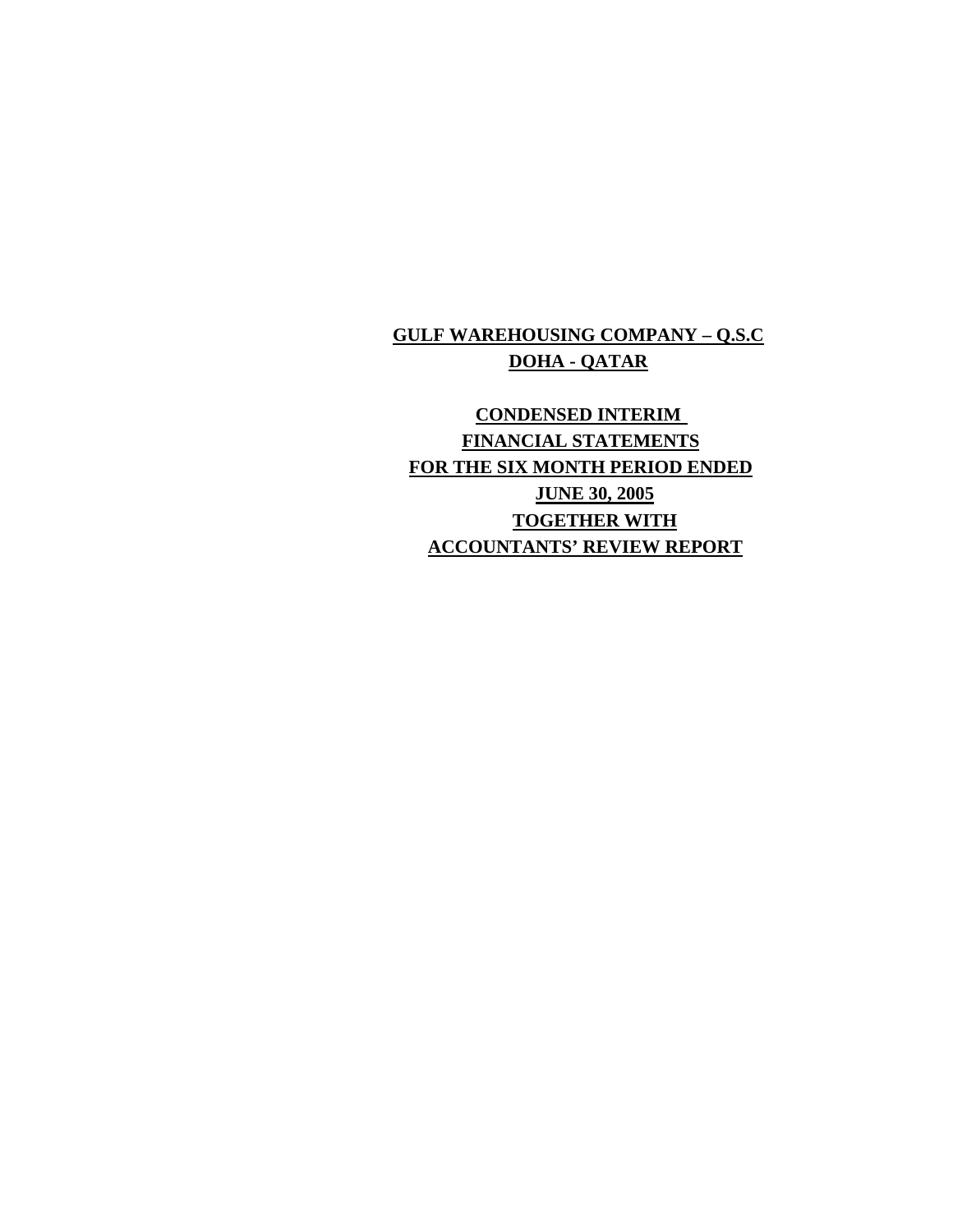## **GULF WAREHOUSING COMPANY – Q.S.C DOHA – QATAR FOR THE SIX MONTH PERIOD ENDED JUNE 30, 2005**

#### **TABLE OF CONTENTS**

| <b>Accountants' Review Report</b>                    |         |
|------------------------------------------------------|---------|
|                                                      | Page    |
| <b>Interim Balance Sheet</b>                         |         |
| Interim Statement of Income                          | 2       |
| Interim Statement of Changes in Shareholders' Equity | 3       |
| <b>Interim Statement of Cash Flows</b>               | 4       |
| Notes to the Condensed Interim Financial Statements  | $5 - 8$ |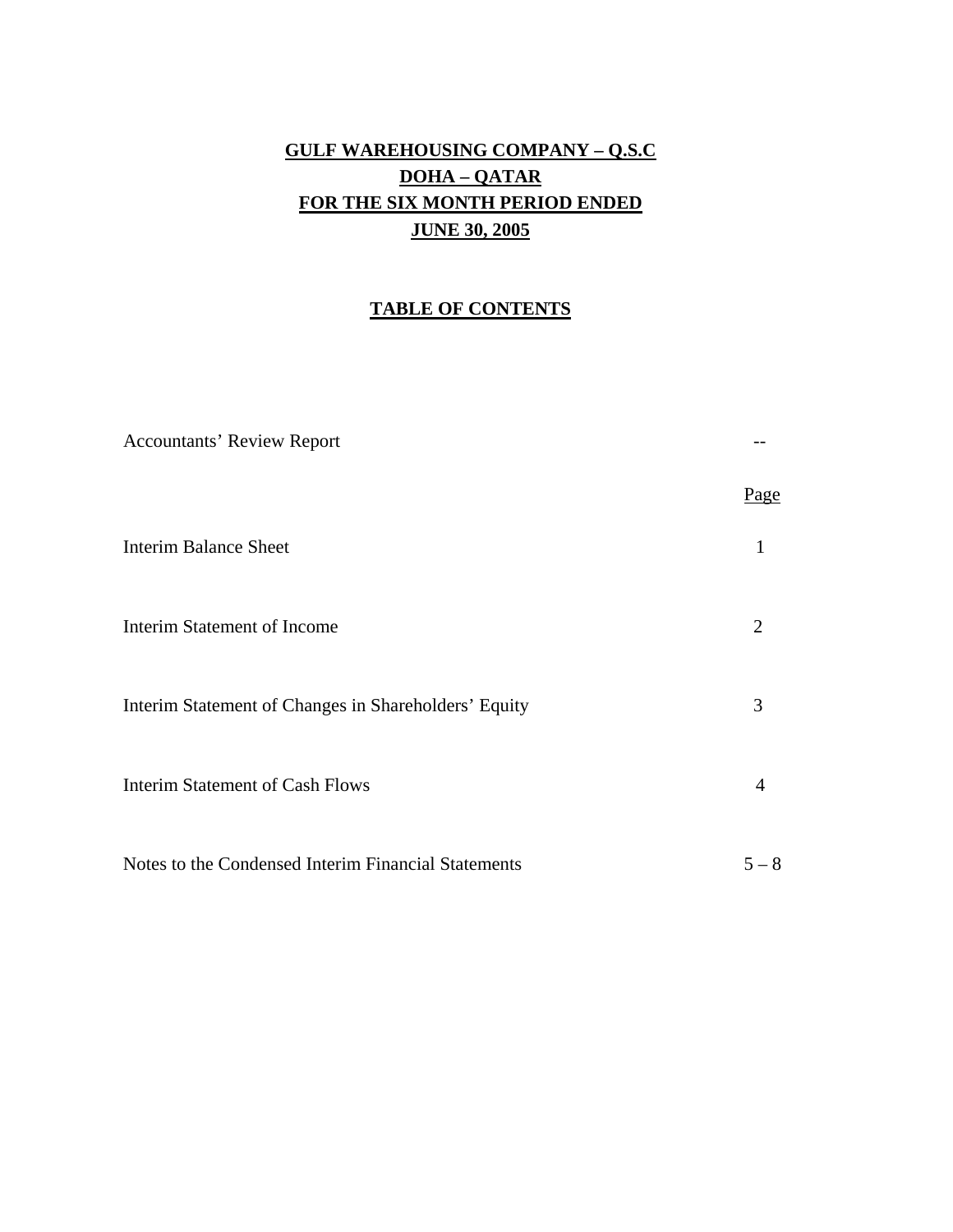**QR. 99-8** 

#### **ACCOUNTANTS' REVIEW REPORT**

**The Shareholders Gulf Warehousing Company – Q.S.C Doha – Qatar** 

We have reviewed the accompanying interim balance sheet of **Gulf Warehousing Company – Q.S.C.,** as of June 30, 2005 and the related interim statements of income, changes in shareholders' equity and cash flows for the six month period then ended. These condensed interim financial statements are the responsibility of the Company's management. Our responsibility is to issue a report on these financial statements based on our review.

We conducted our review in accordance with **International Standard on Auditing**  applicable to review engagements. This standard requires that we plan and perform the review to obtain moderate assurance as to whether these condensed interim financial statements are free of material misstatement. A review is limited primarily to inquiries of Company's personnel and analytical procedures applied to financial data and thus provides less assurance than an audit. We have not performed an audit and, accordingly, we do not express an audit opinion.

Based on our review, nothing has come to our attention that causes us to believe that the accompanying condensed interim financial statements are not presented fairly, in all material respects, in accordance with **International Financial Reporting Standards No. 34.** 

For **Deloitte & Touche**

**Doha – Qatar Muhammad O. Bahemia July 5, 2005 License No. 103.**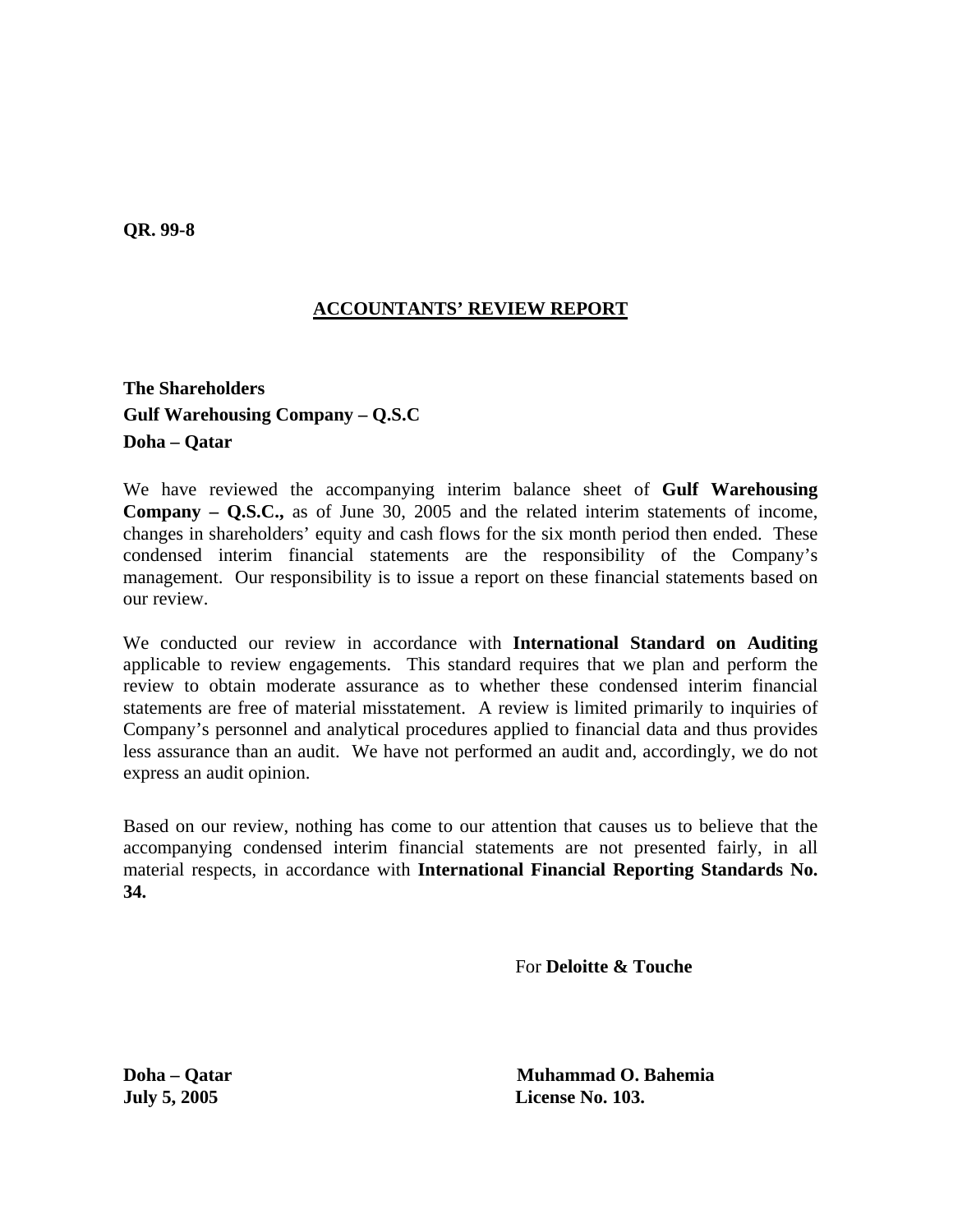# **GULF WAREHOUSING COMPANY – Q.S.C.**

## **DOHA – QATAR**

#### **INTERIM BALANCE SHEET JUNE 30, 2005**

| <b>ASSETS</b>                                                                            |                         | <b>June 30,</b><br>2005         | December 31,<br>2004                          |
|------------------------------------------------------------------------------------------|-------------------------|---------------------------------|-----------------------------------------------|
|                                                                                          | <b>Note</b>             | (Reviewed)                      | (Audited)                                     |
|                                                                                          |                         | QR.                             | QR.                                           |
| <b>Current Assets:</b>                                                                   |                         |                                 |                                               |
| Bank balances and cash                                                                   | 3                       | 84, 245, 245                    | 86,075,901                                    |
| Accounts receivable, prepayments                                                         |                         |                                 |                                               |
| and other debit balances                                                                 | $\overline{\mathbf{4}}$ | 7,280,770                       | 1,331,124                                     |
| <b>Total Current Assets</b>                                                              |                         | 91,526,015                      | 87,407,025                                    |
| <b>Investments</b>                                                                       | 5                       | 14,534,246                      | 4,818,752                                     |
| <b>Modaraba</b> investment                                                               |                         | 11,500,000                      | 25,000,000                                    |
| <b>Property, plant and equipment</b>                                                     | 6                       | 12,795,038                      | 9,396,861                                     |
| <b>Total Assets</b>                                                                      |                         |                                 | 130, 355, 299 126, 622, 638                   |
|                                                                                          |                         |                                 |                                               |
| <b>LIABILITIES AND SHAREHOLDERS' EQUITY</b>                                              |                         | ========                        | ==========                                    |
|                                                                                          |                         |                                 |                                               |
| Accounts payable                                                                         |                         | 847,802                         | 1,878,888                                     |
| Accrued expenses and other credit balances                                               |                         | 156,121                         | 162,578                                       |
| Advance received on Modaraba arrangement                                                 |                         |                                 | 1,605,988                                     |
| <b>Total Liabilities</b>                                                                 |                         | 1,003,923                       | 3,647,454                                     |
|                                                                                          |                         |                                 |                                               |
| Share capital                                                                            | 7                       | 120,000,000                     | 120,000,000                                   |
| Legal reserve                                                                            |                         | 935,137                         | 297,518                                       |
| Retained earnings                                                                        |                         | 8,416,239                       | 2,677,666                                     |
| <b>Liabilities:</b><br><b>Shareholders' Equity:</b><br><b>Total Shareholders' Equity</b> |                         | ----------------<br>129,351,376 | ----------------<br>122,975,184<br>---------- |

**Mr. Faisal Mohammad Ghanem Al Sulaiti 1986 Mr. Abdul Rahman Saleh Al Khulaifi 1986 Chairman** 

**General Manager** 

THE ACCOMPANYING NOTES ARE AN INTEGRAL PART OF THESE CONDENSED INTERIM FINANCIAL STATEMENTS

\_\_\_\_\_\_\_\_\_\_\_\_\_\_\_\_\_\_\_\_\_\_\_\_\_\_\_\_\_\_\_\_\_\_\_ \_\_\_\_\_\_\_\_\_\_\_\_\_\_\_\_\_\_\_\_\_\_\_\_\_\_\_\_\_\_\_\_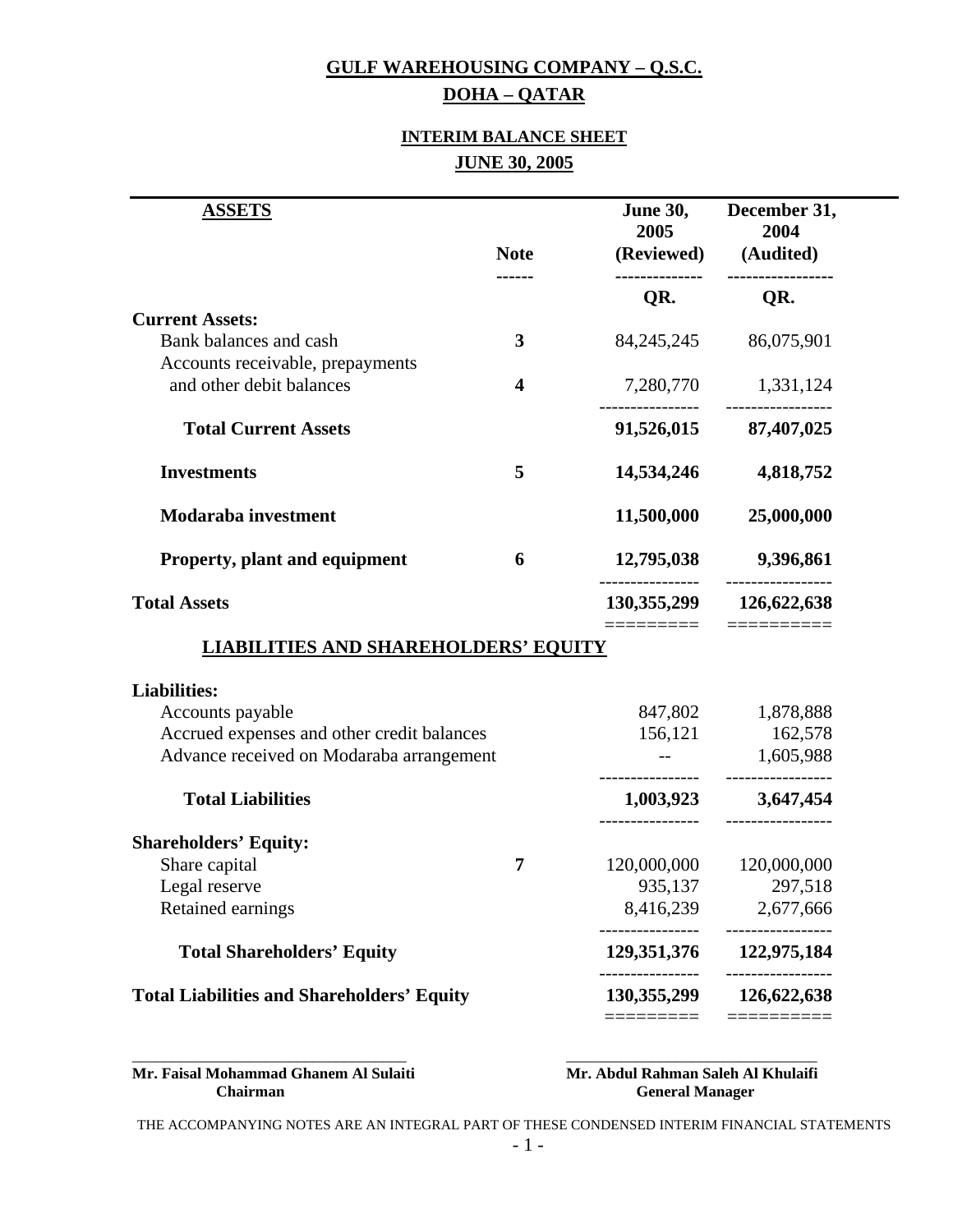## **GULF WAREHOUSING COMPANY – Q.S.C. DOHA – QATAR**

## **INTERIM STATEMENT OF INCOME FOR THE SIX MONTH PERIOD ENDED JUNE 30, 2005**

**\_\_\_\_\_\_\_\_\_\_\_\_\_\_\_\_\_\_\_\_\_\_\_\_\_\_\_\_\_\_\_\_\_\_\_\_\_\_\_\_\_\_\_\_\_\_\_\_\_\_\_\_\_\_\_\_\_\_\_\_\_\_\_\_\_\_\_\_\_\_\_\_\_\_\_\_\_\_\_\_** 

|                                            | <b>Note</b> | For the<br><b>Six Month</b><br><b>Period Ended</b><br>June 30, 2005<br>(Reviewed)<br>QR. | <b>For the Period From</b><br><b>March 31, 2004</b><br>(Date of Commencement)<br>to December 31, 2004<br>(Audited)<br>QR. |
|--------------------------------------------|-------------|------------------------------------------------------------------------------------------|---------------------------------------------------------------------------------------------------------------------------|
| <b>Income:</b>                             |             |                                                                                          |                                                                                                                           |
| Investment income                          | 8           | 3,672,980                                                                                | 4,025,579                                                                                                                 |
| Profit from bank deposits                  |             | 831,850                                                                                  | 1,954,886                                                                                                                 |
| Income from Modaraba arrangement           |             | 1,605,988                                                                                |                                                                                                                           |
| Gain on revaluation of trading investments | 5           | 2,252,718                                                                                |                                                                                                                           |
| Other income                               |             | 151,270                                                                                  | 12,000                                                                                                                    |
| <b>Total Income</b>                        |             | 8,514,806                                                                                | 5,992,465                                                                                                                 |
| <b>Expenses:</b>                           |             |                                                                                          |                                                                                                                           |
| Pre-operating expenses                     |             |                                                                                          | (1,158,793)                                                                                                               |
| Rent expenses                              |             | (450,000)                                                                                | (233, 333)                                                                                                                |
| Depreciation                               |             | (169, 570)                                                                               | (112, 467)                                                                                                                |
| General and administrative expenses        |             | (1,519,044)                                                                              | (1,214,177)                                                                                                               |
| Loss on revaluation of trading investments | 5           |                                                                                          | (298, 511)<br>-------------                                                                                               |
| <b>Total Expenses</b>                      |             | (2, 138, 614)                                                                            | (3,017,281)                                                                                                               |
| <b>Net Income for the Period</b>           |             | 6,376,192                                                                                | 2,975,184                                                                                                                 |
| Earnings per Share                         | 9           | ========<br>0.53                                                                         | ========<br>0.25                                                                                                          |
|                                            |             | ========                                                                                 | $=$ ========                                                                                                              |

THE ACCOMPANYING NOTES ARE AN INTEGRAL PART OF THESE CONDENSED INTERIM FINANCIAL STATEMENTS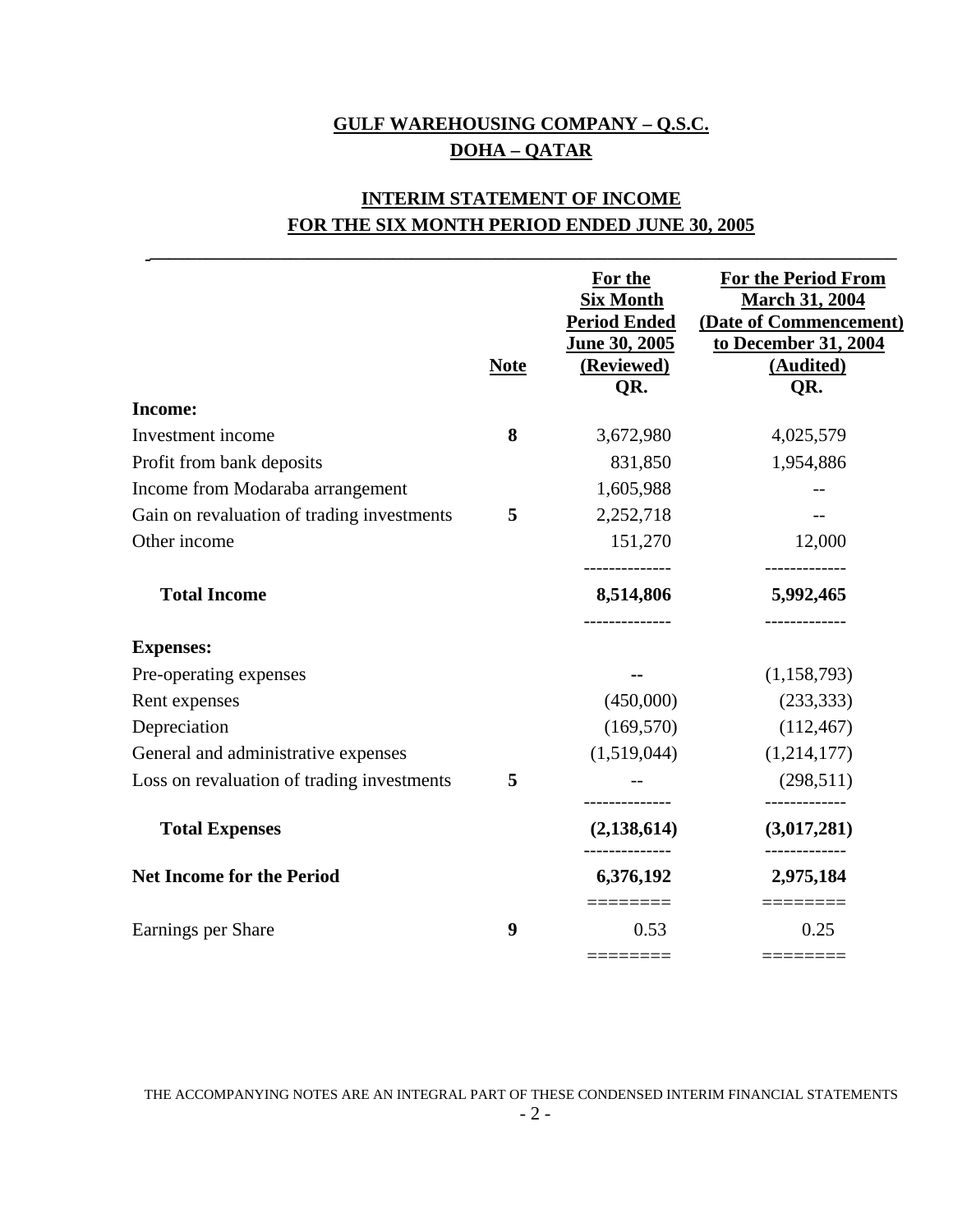### **GULF WAREHOUSING COMPANY – Q.S.C. DOHA – QATAR**

## **INTERIM STATEMENT OF CHANGES IN SHAREHOLDERS' EQUITY FOR THE SIX MONTH PERIOD ENDED JUNE 30, 2005**

| <b>Share</b><br>Capital | Legal<br><b>Reserve</b> |                         | <b>Total</b>                                  |  |
|-------------------------|-------------------------|-------------------------|-----------------------------------------------|--|
| QR.                     | QR.                     | QR.                     | QR.                                           |  |
| 120,000,000             |                         |                         | 120,000,000                                   |  |
|                         |                         | 2,975,184<br>(297,518)  | 2,975,184                                     |  |
| 120,000,000             | 297,518                 | 2,677,666               | 122,975,184                                   |  |
|                         | 637,619                 | 6,376,192<br>(637, 619) | 6,376,192                                     |  |
| 120,000,000             | 935,137                 | 8,416,239               | 129,351,376                                   |  |
|                         |                         |                         | <b>Retained</b><br><b>Earnings</b><br>297,518 |  |

THE ACCOMPANYING NOTES ARE AN INTEGRAL PART OF THESE CONDENSED INTERIM FINANCIAL STATEMENTS

- 3 -

**GULF WAREHOUSING COMPANY – Q.S.C.**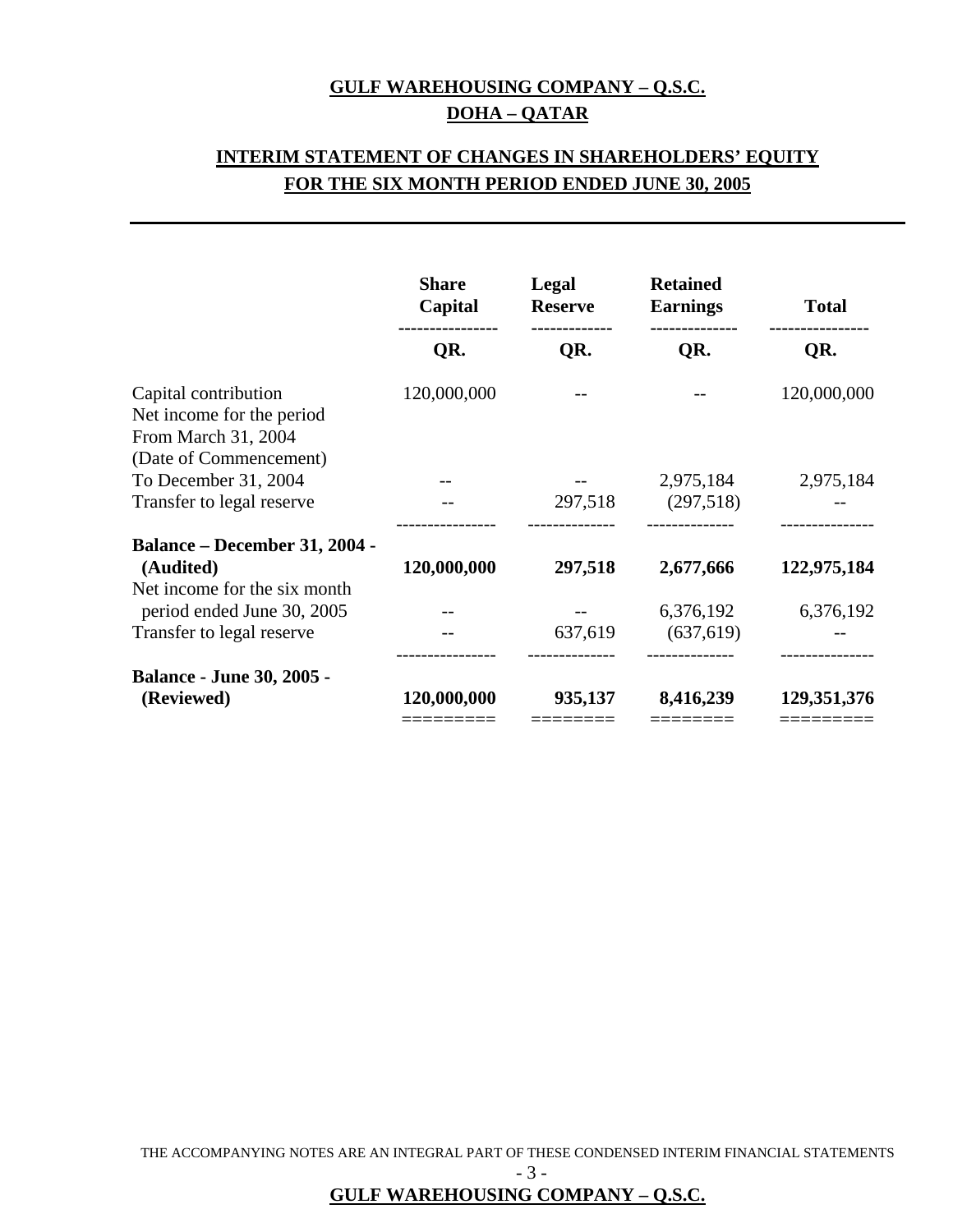#### **DOHA – QATAR**

## **INTERIM STATEMENT OF CASH FLOWS FOR THE SIX MONTH PERIOD ENDED JUNE 30, 2005**

|                                                                                                           | For the<br><b>Six Month</b><br><b>Period Ended</b> | <b>For the Period From</b><br><b>March 31, 2004</b><br>(Date of |
|-----------------------------------------------------------------------------------------------------------|----------------------------------------------------|-----------------------------------------------------------------|
| <b>Commencement</b> )                                                                                     | June 30, 2005<br>(Reviewed)<br>QR.                 | to December 31, 2004<br>(Audited)<br>QR.                        |
| <b>Cash Flows from Operating Activities:</b>                                                              |                                                    |                                                                 |
| Net income for the period<br>Adjustments for:                                                             | 6,376,192                                          | 2,975,184                                                       |
| Depreciation of property, plant and equipment<br>(Gain) loss on revaluation of trading investments        | 169,570<br>(2,252,718)<br>--------------           | 112,467<br>298,511<br>---------------                           |
| <b>Cash Flows from Operations Before Working</b><br><b>Capital Changes</b><br>Changes in Working Capital: | 4,293,044                                          | 3,386,162                                                       |
| Accounts receivable and prepayments<br>Accounts payable                                                   | (5,949,646)<br>(1,031,086)                         | (1,331,124)<br>1,878,888                                        |
| Accrued expenses and other credit balances<br>Advances received on Modaraba arrangement                   | (6, 457)<br>(1,605,988)                            | 162,578<br>1,605,988<br>---------------                         |
| <b>Net Cash (Used in) Generated from Operating</b><br><b>Activities</b>                                   | (4,300,133)                                        | 5,702,492                                                       |
| <b>Cash Flows from Investing Activities:</b>                                                              |                                                    | ---------------                                                 |
| Purchase of investments                                                                                   | (7, 462, 776)                                      | (5,117,263)                                                     |
| Modaraba investment                                                                                       | 13,500,000                                         | (25,000,000)                                                    |
| Acquisition of property, plant and equipment                                                              | (3,567,747)                                        | (9,509,328)                                                     |
| Fixed deposits                                                                                            | 5,000,000                                          | (30,000,000)                                                    |
| <b>Net Cash Generated from (Used in) Investing</b>                                                        | --------------                                     | ---------------                                                 |
| <b>Activities</b>                                                                                         | 7,469,477                                          | (69, 626, 591)<br>-----------                                   |
| <b>Cash Flows from Financing Activities:</b>                                                              |                                                    |                                                                 |
| Capital contribution                                                                                      |                                                    | 120,000,000<br>. <u>.</u> .                                     |
| <b>Net Cash Generated From Financing Activities</b>                                                       |                                                    | 120,000,000                                                     |
| Net increase in bank balances and cash                                                                    | 3,169,344                                          |                                                                 |
| Bank balances and cash – beginning of the period                                                          | 56,075,901                                         |                                                                 |
| <b>Bank Balances and Cash - End of the Period</b><br>10                                                   | 59,245,245                                         | 56,075,901                                                      |
|                                                                                                           |                                                    |                                                                 |

THE ACCOMPANYING NOTES ARE AN INTEGRAL PART OF THESE CONDENSED INTERIM FINANCIAL STATEMENTS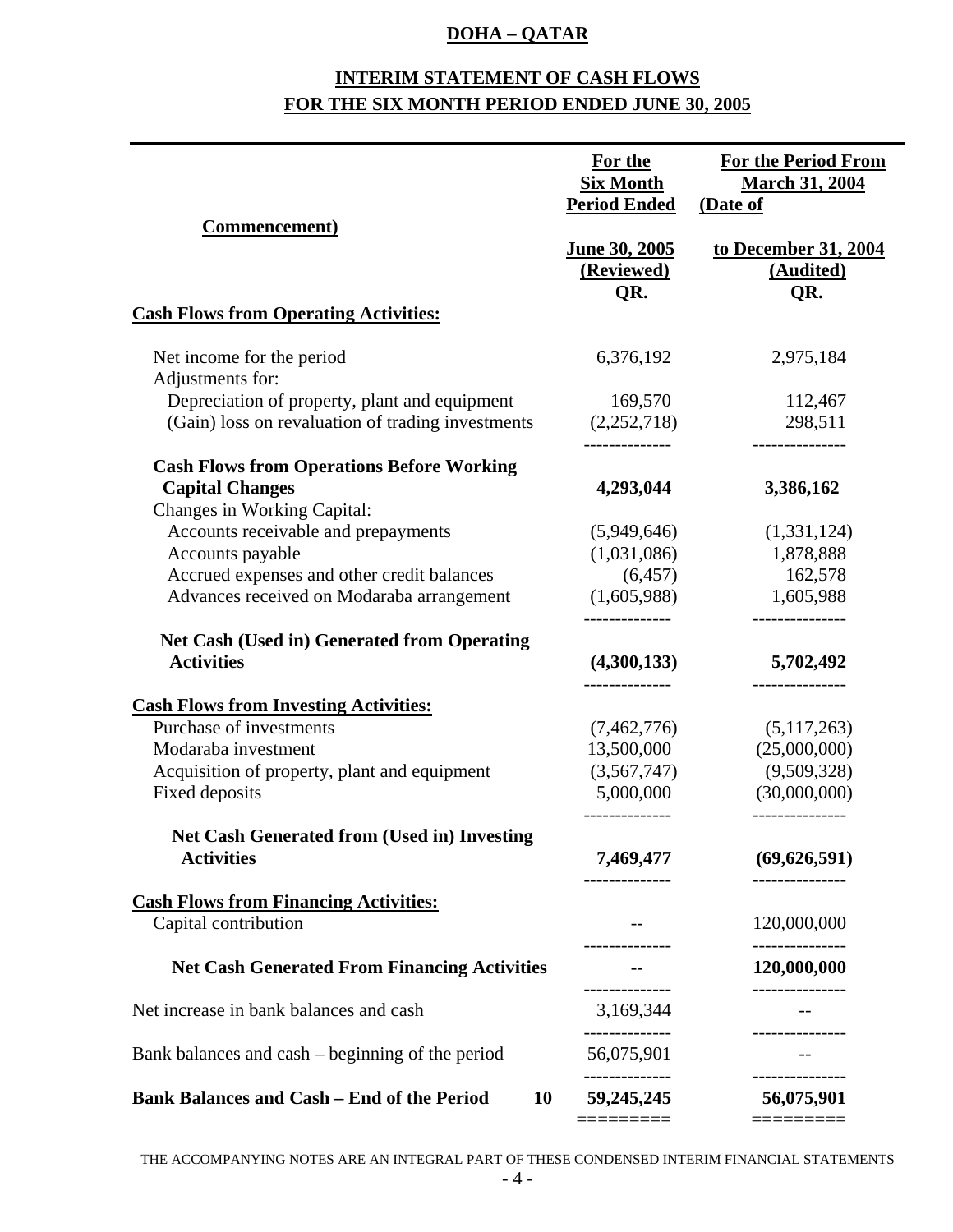#### **GULF WAREHOUSING COMPANY – Q.S.C. DOHA – QATAR**

### **NOTES TO CONDENSED INTERIM FINANCIAL STATEMENTS FOR THE PERIOD FROM JANUARY 1, 2005 TO JUNE 30, 2005**

#### **1. Status and Activities:**

 Gulf Warehousing Company – Q.S.C., is a public shareholding company incorporated in the State of Qatar in March 2004 and governed by the provisions of the Qatari Commercial Companies' Law.

The Company specializes in providing warehousing services.

 The Company commenced operations on March 31, 2004 and its first financial period will end on December 31, 2005.

#### **2. Significant Accounting Policies:**

 The Company prepared interim financial statements for the period from March 31, 2004 to December 31, 2004. These finanicial statements were prepared in accordance with the full set of **International Finanical Reporting Standards**.

 These condensed interim financial statements are prepared in accordance with IAS 34 "Interim Financial Reporting". The accounting policies used in the preparation of these condensed interim financial statements are consistent with those used in the financial statements for the period ended December 31, 2004 and should be read in conjunction with those financial statements and the notes attached thereto.

 The condensed interim financial statements are prepared in accordance with the International Financial Reporting Standards, under the historical cost convention except for the measurement of trading investments at fair value.

 Costs that are incurred unevenly during the financial year are anticipated or deferred in the interim report only if it would also be appropriate to anticipate or defer such costs at the end of the financial year.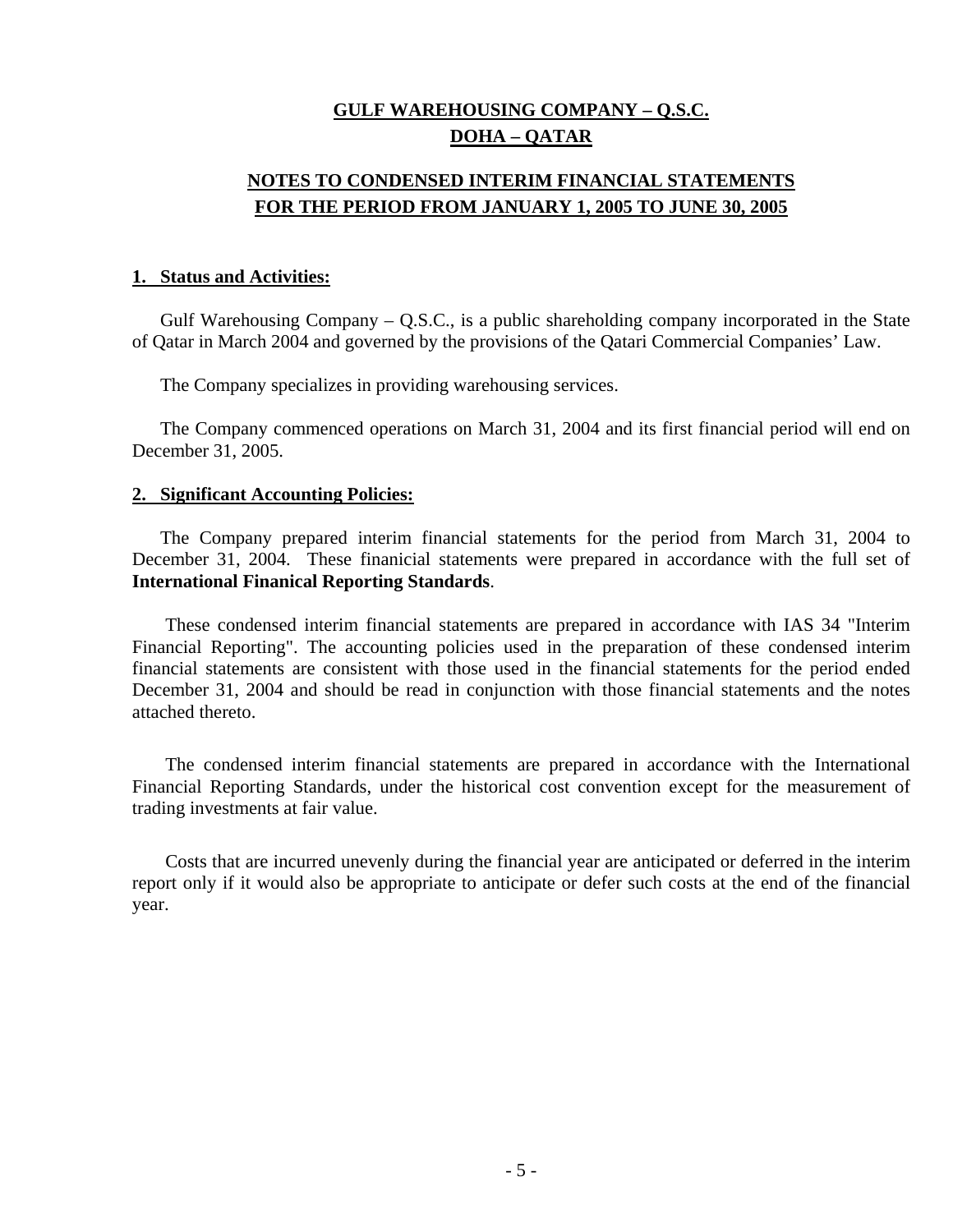#### **3. Bank Balances and Cash:**

|                  | <b>June 30,</b><br>2005<br>(Reviewed) | December 31,<br>2004<br>(Audited) |
|------------------|---------------------------------------|-----------------------------------|
|                  | QR.                                   | QR.                               |
| Cash on hand     | 11,242                                | 4,499                             |
| Current accounts | 19,234,003                            | 2,221,402                         |
| Fixed deposits   | 65,000,000                            | 83,850,000                        |
| <b>Total</b>     | 84, 245, 245                          | 86,075,901                        |
|                  |                                       |                                   |

## **4. Accounts Receivable, Prepayments and Other Debit Balances:**

|                                                | 2005      | June 30, December 31,<br>2004<br>(Reviewed) (Audited) |  |
|------------------------------------------------|-----------|-------------------------------------------------------|--|
|                                                | QR.       | QR.                                                   |  |
| Advance payments                               | 6,066,735 |                                                       |  |
| <b>Accounts receivables</b>                    | 109,035   |                                                       |  |
| Profit receivable from bank deposits           |           | 831,850 1,236,051                                     |  |
| Prepaid rent                                   | 70,000    | 75,616                                                |  |
| Other receivables                              |           | 203,150 19,457                                        |  |
| <b>Total</b>                                   | ========  | --------------<br>7,280,770 1,331,124                 |  |
| 5. Investments:                                | 2005      | 2004                                                  |  |
|                                                | QR.       | QR.                                                   |  |
| <b>Trading Securities:</b>                     |           |                                                       |  |
| Quoted                                         |           |                                                       |  |
| Acquisition of locally traded shares - at cost |           | 10,241,528 3,077,263                                  |  |
| Gain (loss) on revalution of investments       |           | 2,252,718 (298,511)                                   |  |
| Balance at period end – at fair value          |           | 12,494,246 2,778,752                                  |  |
| <b>Available for Sale:</b>                     |           |                                                       |  |
| Unquoted local company                         |           | 2,040,000 2,040,000                                   |  |
| <b>Total</b>                                   |           | 14,534,246 4,818,752                                  |  |
|                                                |           |                                                       |  |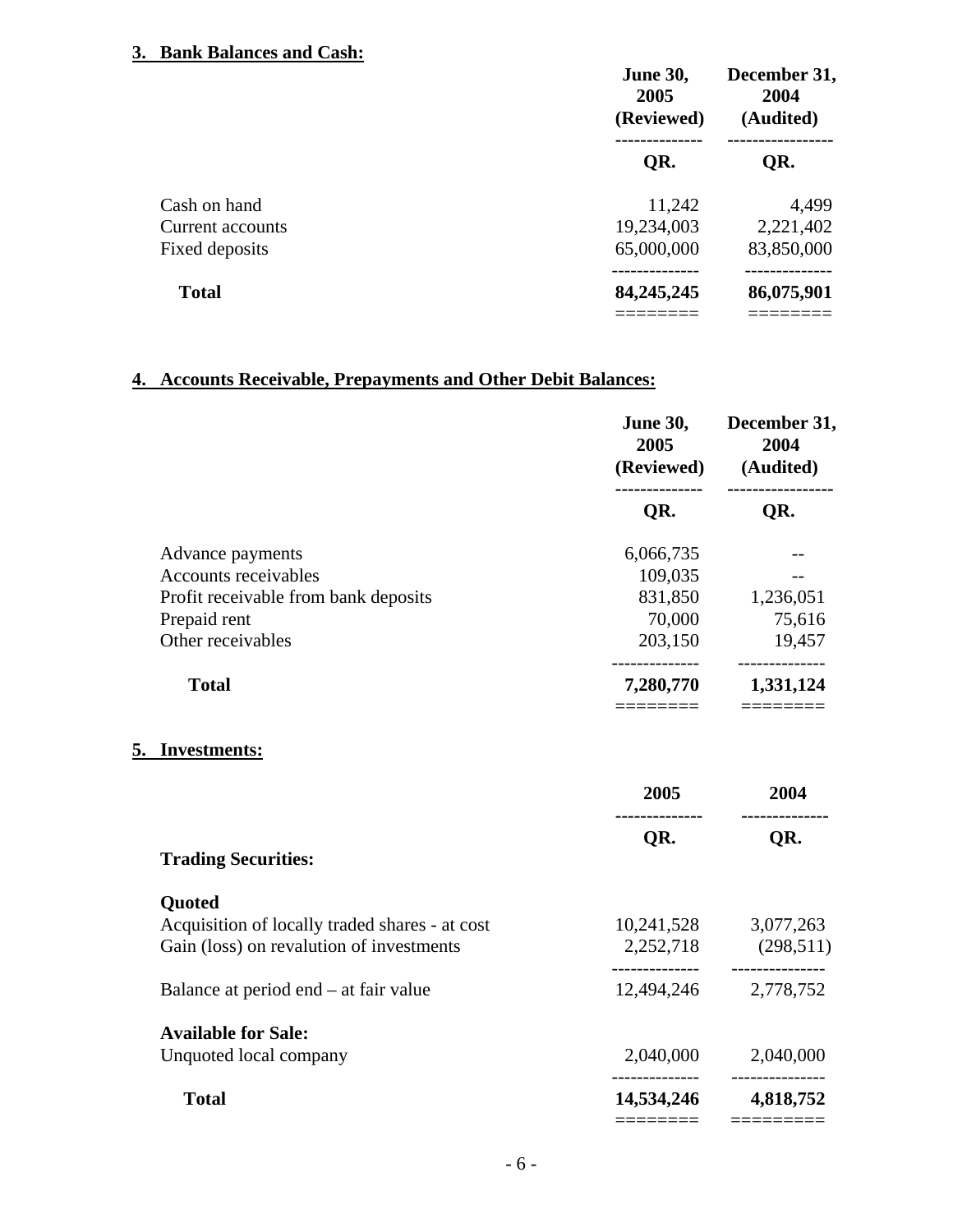#### **7. Share Capital:**

The authorised, issued and fully paid share capital consists of 12,000,000 shares of QR.10 each.

#### **8. Investment Income:**

|                                         | For the             | <b>For the Period From</b> |
|-----------------------------------------|---------------------|----------------------------|
|                                         | <b>Six Month</b>    | <b>March 31, 2004</b>      |
|                                         | <b>Period Ended</b> | (Date of Commencement)     |
|                                         | June 30, 2005       | to December 31, 2004       |
|                                         | (Reviewed)          | (Audited)                  |
|                                         | QR.                 | QR.                        |
| Income from sale of trading investments | 3,672,980           | 2,598,783                  |
| Income from sale of land                |                     | 1,426,796                  |
| <b>Total</b>                            | 3,672,980           | 4,025,579                  |
|                                         |                     |                            |

#### **9. Earnings Per Share:**

 Earnings per share are calculated by dividing the net income for the period by the weighted average number of ordinary shares outstanding during the year.

|                                       | For the<br><b>Six Month</b><br><b>Period Ended</b><br>June 30, 2005<br>(Reviewed)<br>QR. | <b>For the Period From</b><br><b>March 31, 2004</b><br>(Date of Commencement)<br>to December 31, 2004<br>(Audited)<br>QR. |
|---------------------------------------|------------------------------------------------------------------------------------------|---------------------------------------------------------------------------------------------------------------------------|
| Net income for the period             | 6,376,192                                                                                | 2,975,184                                                                                                                 |
| Weighted average number of            |                                                                                          |                                                                                                                           |
| shares outstanding                    | 12,000,000<br>========                                                                   | 12,000,000<br>========                                                                                                    |
| Earnings per share                    | 0.53<br>$=$ $=$ $=$ $=$ $=$ $=$ $=$                                                      | 0.25<br>========                                                                                                          |
| <b>10. Cash and Cash Equivalents:</b> |                                                                                          |                                                                                                                           |
|                                       | <b>June 30,</b><br>2005<br>(Reviewed)                                                    | December 31,<br>2004<br>(Audited)                                                                                         |
|                                       | QR.                                                                                      | QR.                                                                                                                       |
| Bank and cash balances                | 84, 245, 245                                                                             | 86,075,901                                                                                                                |
| Less: Fixed deposits maturing after   |                                                                                          |                                                                                                                           |
| 90 days                               | (25,000,000)                                                                             | (30,000,000)<br>--------------                                                                                            |
| <b>Total</b>                          | 59,245,245                                                                               | 56,075,901                                                                                                                |
|                                       |                                                                                          |                                                                                                                           |